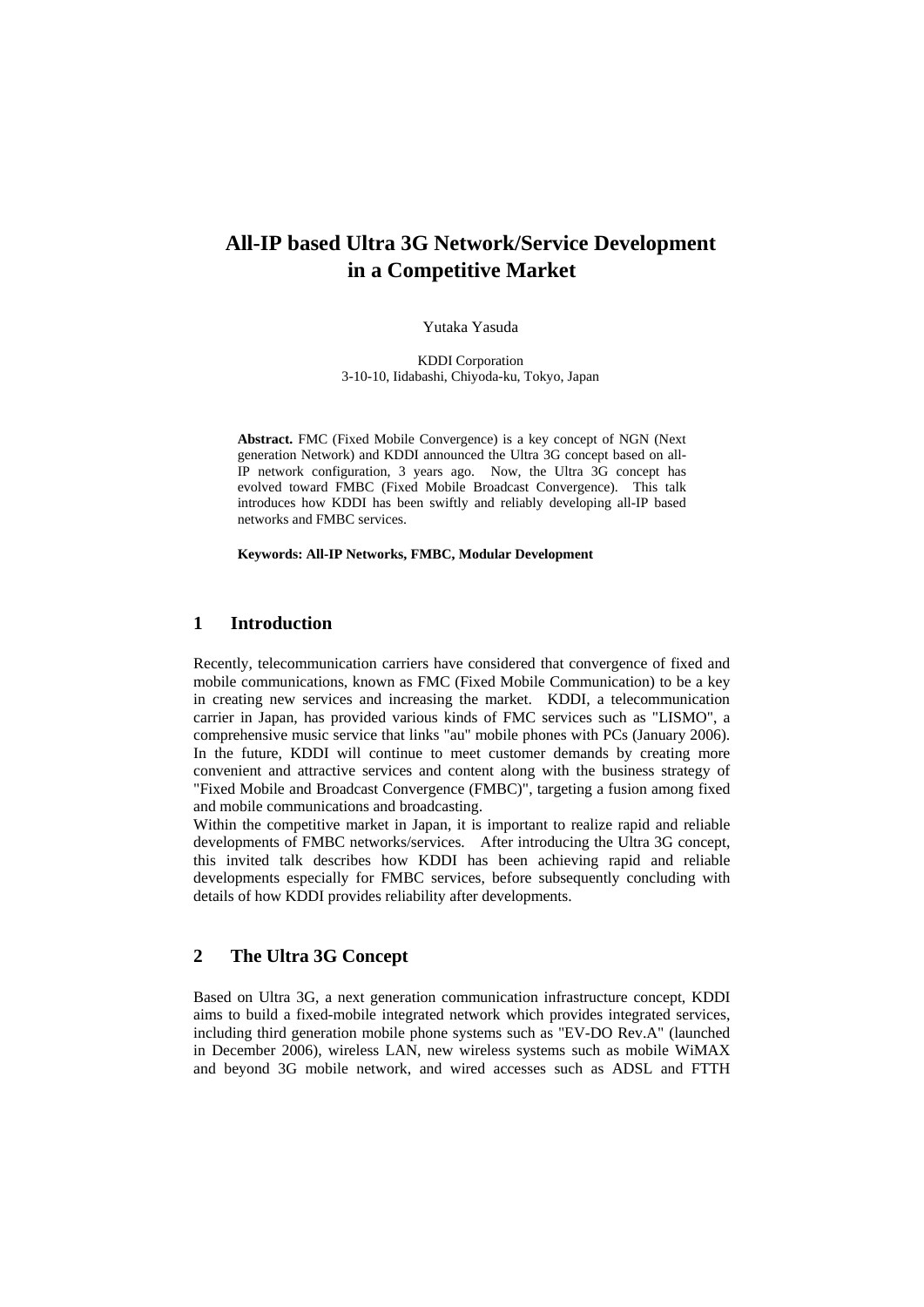(Hikari-One). The concept is illustrated in Fig. 1. A service control system will be developed to provide seamless services with various forms of access means complementing each other. This system will be constructed in compliance with IP Multimedia Subsystem (IMS)/Multimedia Domain (MMD), which are standardized by 3GPP and 3GPP2, and expected to be globally deployed in the future.

This future infrastructure will enable customers to enjoy high-speed data services and high-quality multimedia services anytime and anywhere, within an optimum communication environment, without being aware of differences between fixed and mobile communications.



**Figure 1: Ultra 3 G Concept** 

### **3 Development Policies and Practices**

There are two important issues relating to network and service developments, respectively. The first concerns the reliability of all-IP networks compared to the circuit based legacy network. Legacy SS7 protocol suites are designed to achieve its reliability with coordination between protocol layers, while conversely, IP technology on which VoIP (Voice over IP) is based is relatively independent from both upper and lower layers. This is clearly one of the advantages of IP technology, but, at the same time, needs some additional knowledge and operational skills to achieve the same level of reliability. Also, VoIP networks are more centralized compared to the legacy equivalents, meaning that one problem may have a wider impact on the entire network. The KDDI VoIP system has improved through experiences over the years. The second issue is rapid service development. The competitive market demands the rapidity of FMBC network/service developments without any loss of reliability. The left of this section shows some recent KDDI practices to introduce modular development to software systems comprising services rapidly and reliably delivered.

#### **3.1 Common Platform for Cellular Phone Software**

KDDI cellular phone consists of chipsets provided by QUALCOMM and other peripheral devices. In order to achieve portability of application programs on them,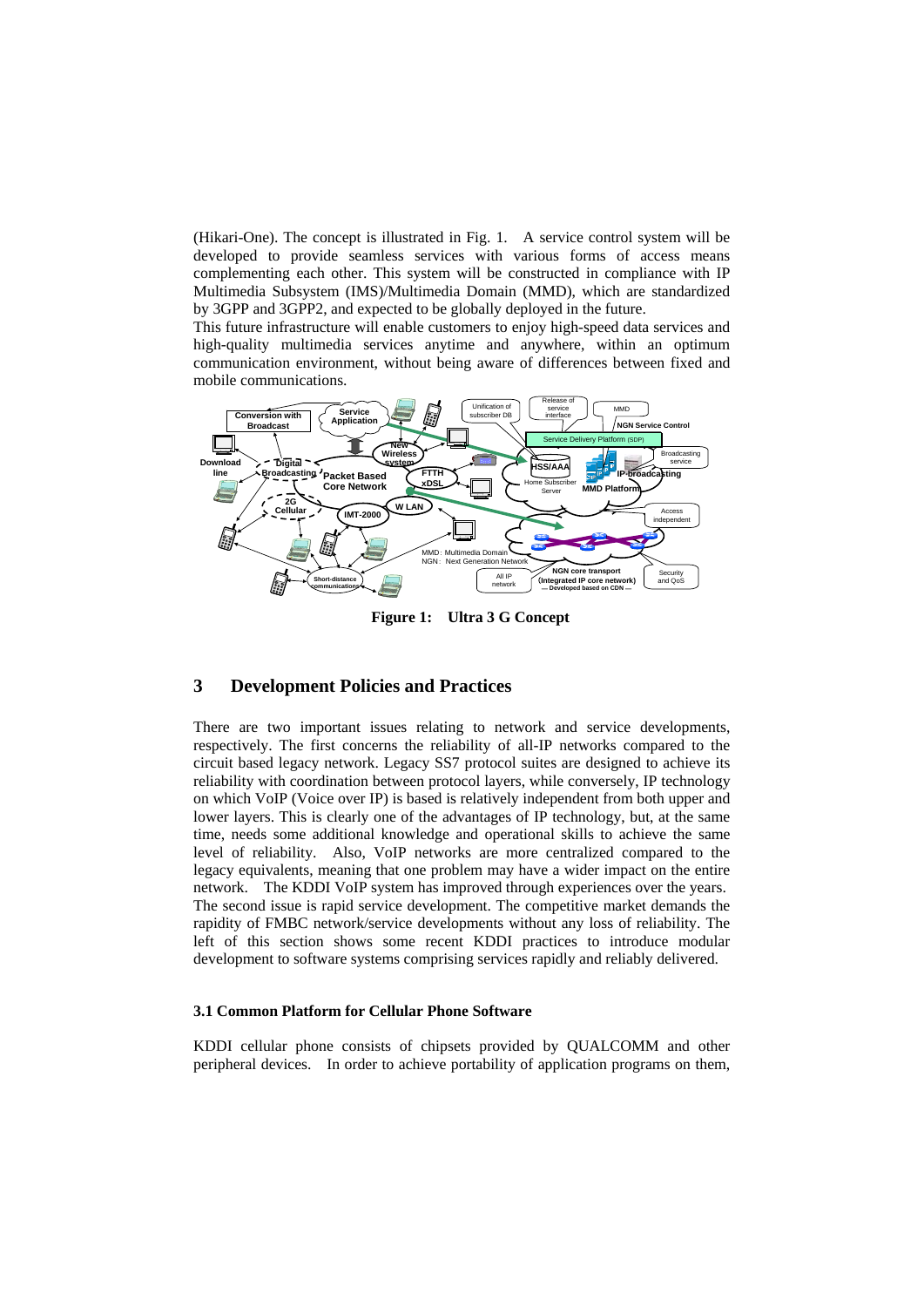KDDI has been engaged in creating a common platform, KCP (KDDI Common Platform), as shown in the left part of Fig. 2. But due to device specific interfaces, vendor dependent implementations still existed and as the result application program developments were time consuming and were error prone. In order to achieve more portability, KDDI extended it to the more modular platform, KCP+, as shown in the right part of Fig. 2. KCP+ is developed on MSM7500<sup>TM</sup> and BREW<sup>1</sup> which are the chipset and its application programming interface respectively. It makes all kinds of programs common to any cellular phones. These include not only application programs such as browsers, mailers but also middleware software and OS (Operating System) itself.

Providing KCP+ to vendors is expected to slash the development time and costs are expected to be reduced drastically. Besides vendors can also devote themselves to implementing their own functions related to UI (user interface) and/or design, etc. that differentiate their cellular phones to those of other vendors.



**Figure 2: Common Platform for Cellular Phone Software** 

#### **3.2 SOA based Development**

BSSs (Business Support Systems) such as service, business and billing management systems used to be independently developed for individual services. Before the FMBC era, this style was not a problem; however, during the FMBC era, dependency among program modules of different BSSs has become problematic. Many new developments and updates which are performed due to rapidly changing business environments make them time consuming and error-prone, because a single change of an FMBC service has effects on several program modules of several BSSs. One possible solution is the introduction of an SOA (Service Oriented Architecture) based development.

As the initial step, KDDI has developed a BSS system that provides service management for Internet services over cellular phone networks. Before the system, known as ARIAL, was developed, service management systems were developed for

<sup>&</sup>lt;sup>1</sup> BREW and MSM7500™ are trademarks of QUALCOMM.